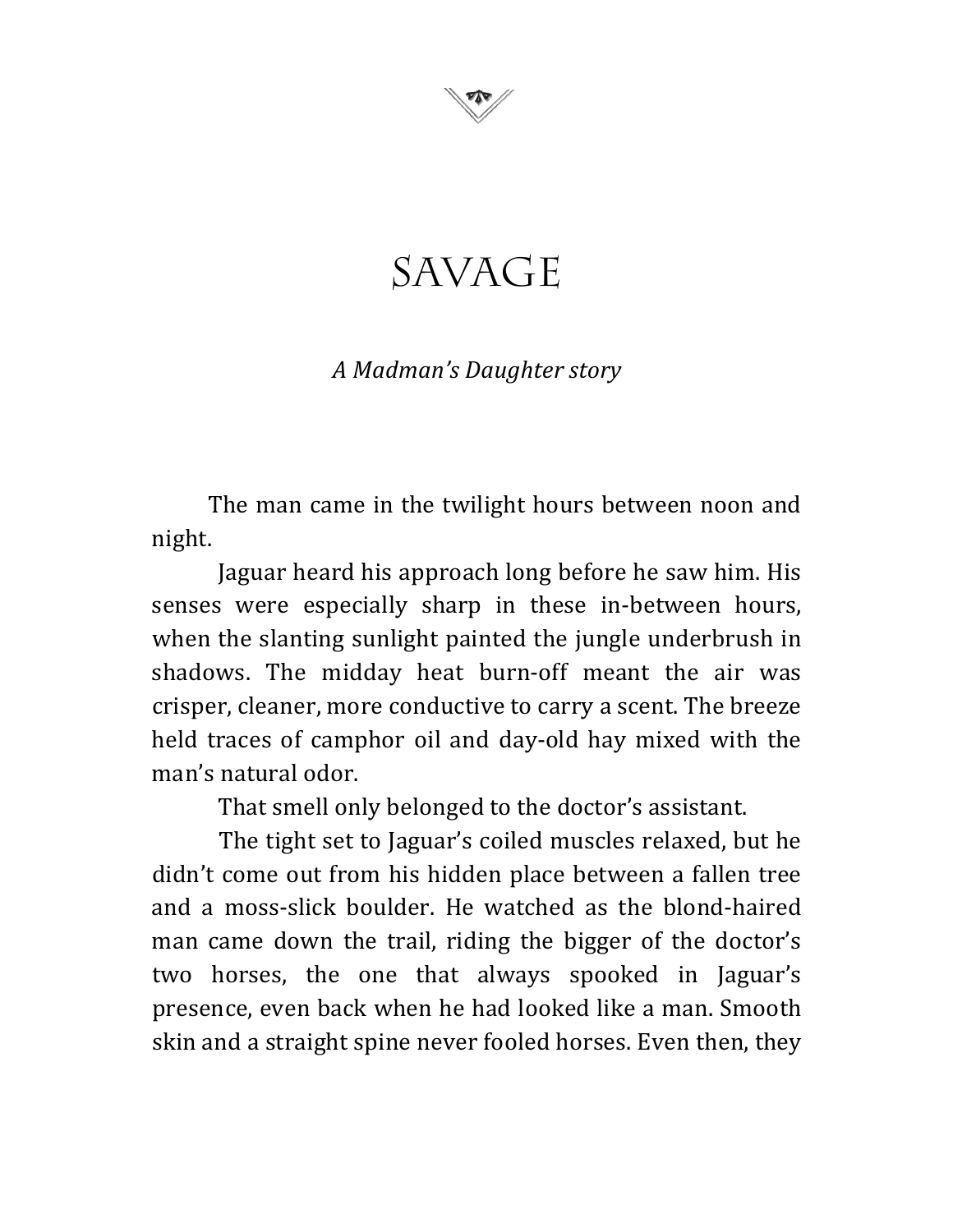had known him for what he truly was.

*Montgomery*. The name came to Jaguar suddenly from a forgotten part of his brain. Yes, Montgomery, that was what the blond man was called. It had been many days since he had last seen him, and his mind had a hard time holding onto words, names, anything other than instinct and impulse. Remembering Montgomery made Jaguar remember other things, too. Things like the doctor's injections. Looking in a mirror at a human face. A throat and mouth that used to form words so easily, when now everything came out like a growl.

Jaguar scratched the thick mat of hair on his arms. It itched coming in, like a rash of insect bites. But then again, everything about the transformation had been painful.

Though Montgomery guided the horse quietly, the snap of twigs and scrape of iron horseshoe on stone was unmistakable. If it wasn't for the horse, Montgomery would have been silent as Jaguar himself. Another memory awoke in that dying part of Jaguar's brain that used to be human: a blond-haired boy, Montgomery but younger, not long after his voice had settled, slipping along this same path years ago. Jaguar was a man then, the first of the doctor's creations that didn't have sloping shoulders or a hairy face, and he and the boy were friends. They played in the jungle, a game the boy called hide-and-seek. The boy was good at it. Jaguar was better.

Part of Jaguar wondered if Montgomery had come to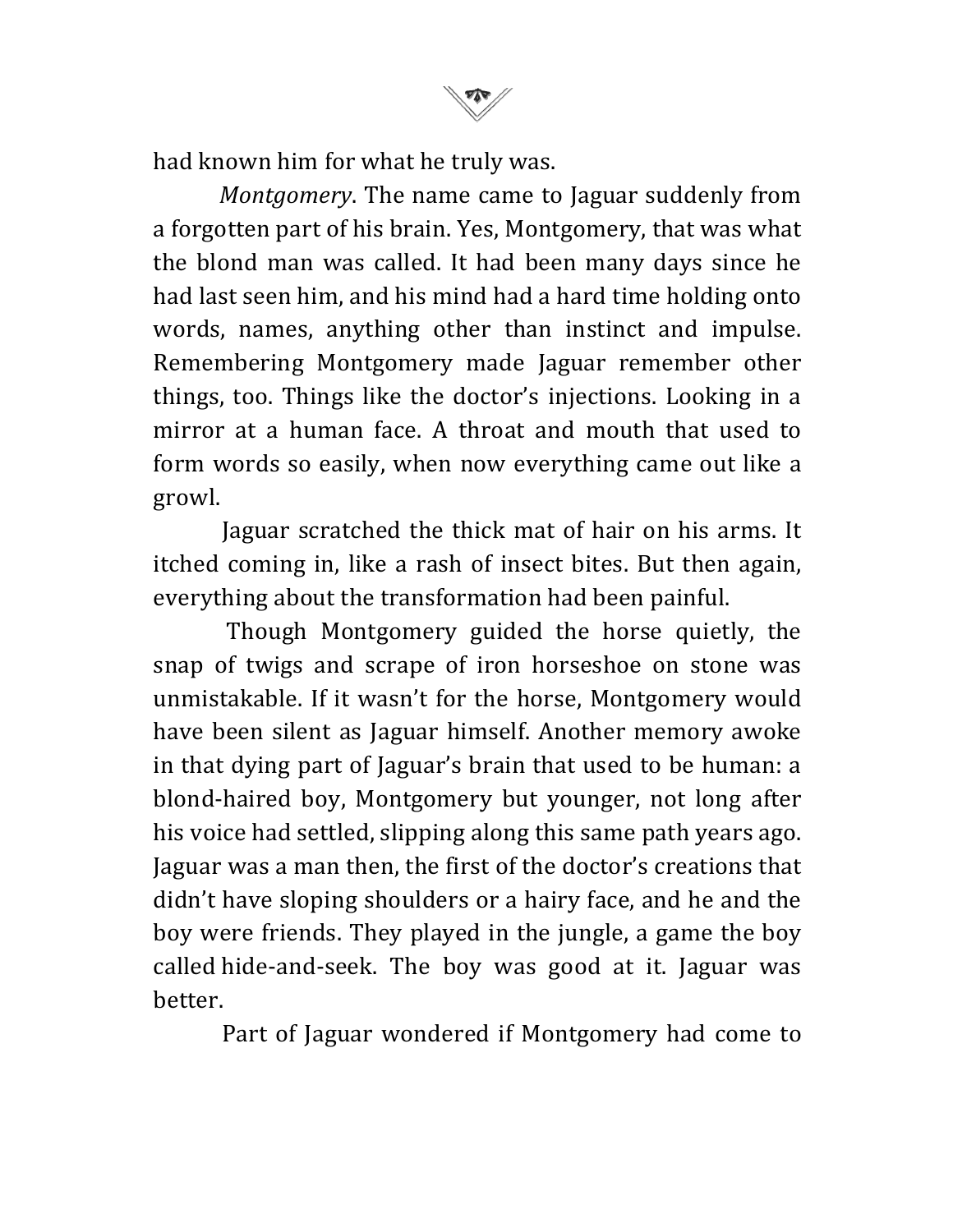

the jungle for another game like they had played years ago, before the boy had grown up. *Brothers*, that's what Montgomery had called them. Jaguar's palm still bore the faint scar from when Montgomery had taken a knife to it, and then his own, and bound them together. Blood brothers.

Jaguar crept silently along the mossy rim of the rocks, tracking Montgomery's movements. Enough of him was still human that he could read and understand the expressions on Montgomery's face. Serious. Grave. He hadn't come for games, then. Jaguar followed him until he stopped at a creek to give drink to the horse, and to splash his own face. Jaguar wondered if Montgomery's presence in the jungle had anything to do with the new experiments the doctor was performing. Experiments he was keeping hidden from his assistant, though Jaguar didn't understand why. The smells around the Blood-House laboratory had changed. There was still the bite of blood, the smell of steel, but now there were sharper, unnatural smells: liquids and powders kept in glass jars with labels in a language that was already making less and less sense to Jaguar.

Maybe he should tell Montgomery about the doctor's new experiments. He had a vague sense that brothers would tell each other such things; but as Montgomery knelt in the silt, inspecting a set of tracks, and then mounted the horse again, Jaguar decided not to.

*Brothers once, but no more. Human once, but no more.* He had no business in the world of man.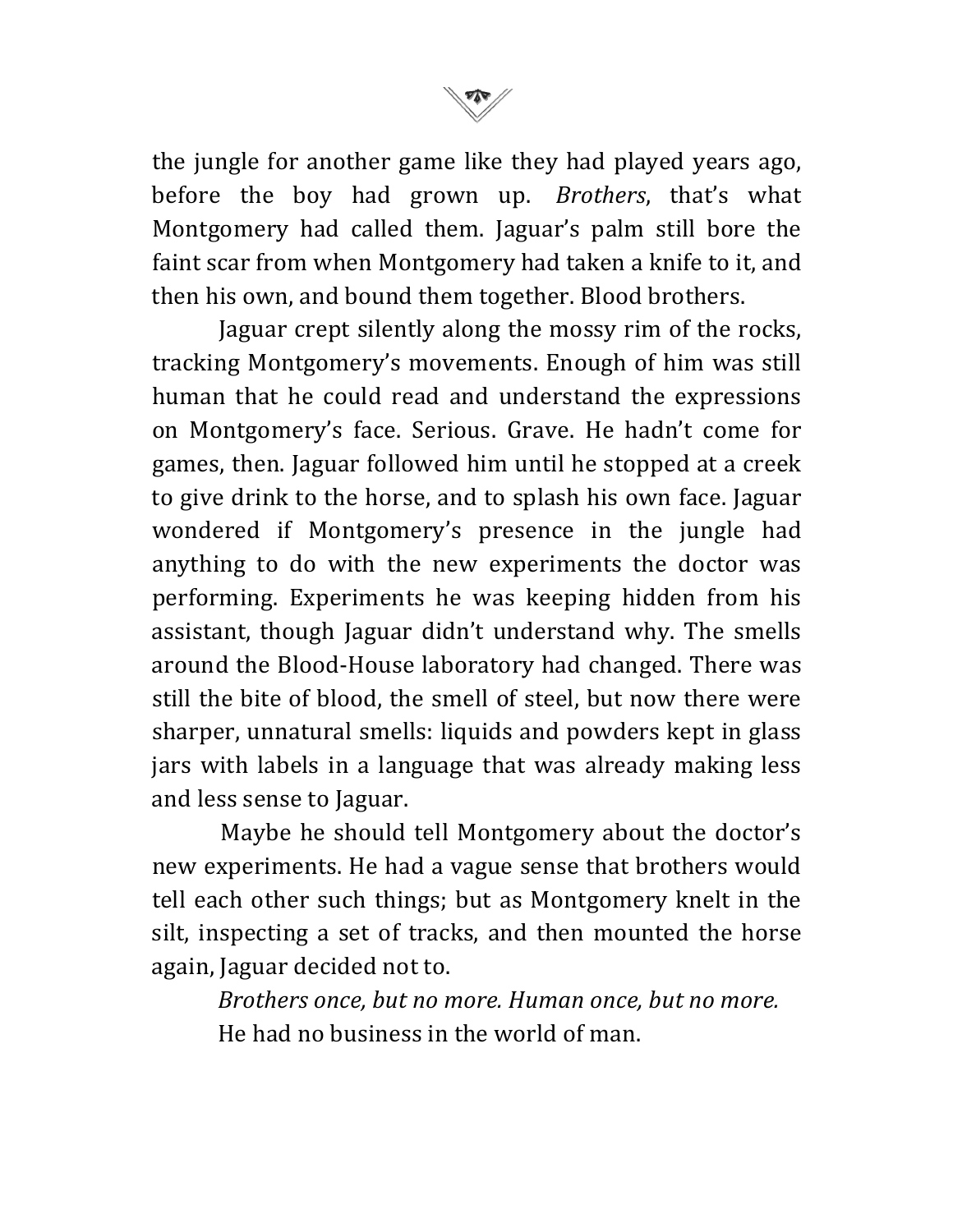

Montgomery led the horse down a path along the stream, and Jaguar slunk into the shadows in the opposite direction. He knew on instinct where Montgomery was going, and he would beat him there and find out why the doctor's assistant who used to be his brother was hunting him.

He arrived at the cabin long before Montgomery. He had lived there since the last strong storm. The roof was rusted out in patches, but held well enough, and there were scraps of furniture within: a desk, a cabinet, an old woodframe bed. It was there that he waited for Montgomery.

Rain started on the tin roof as Montgomery arrived. Jaguar smelled the horse tethered to the front porch; it stirred new feelings in his stomach that longed for more than grasses and insects. Things the doctor had forbade. *Meat*. Montgomery pushed open the creaking door, hat and shoulders damp with rain, a rifle in his hand.

He stopped when he saw the creature on the bed.

"Ajax," he said.

The sound of a human voice made Jaguar remember more. Ajax—my name once, yes, but no more.

"I haven't come to hurt you," Montgomery added steadily.

Jaguar did not move, because the doctor's assistant did not smell like threat. Montgomery came in and sat on a bench.

"Do you know why I'm here?" he asked.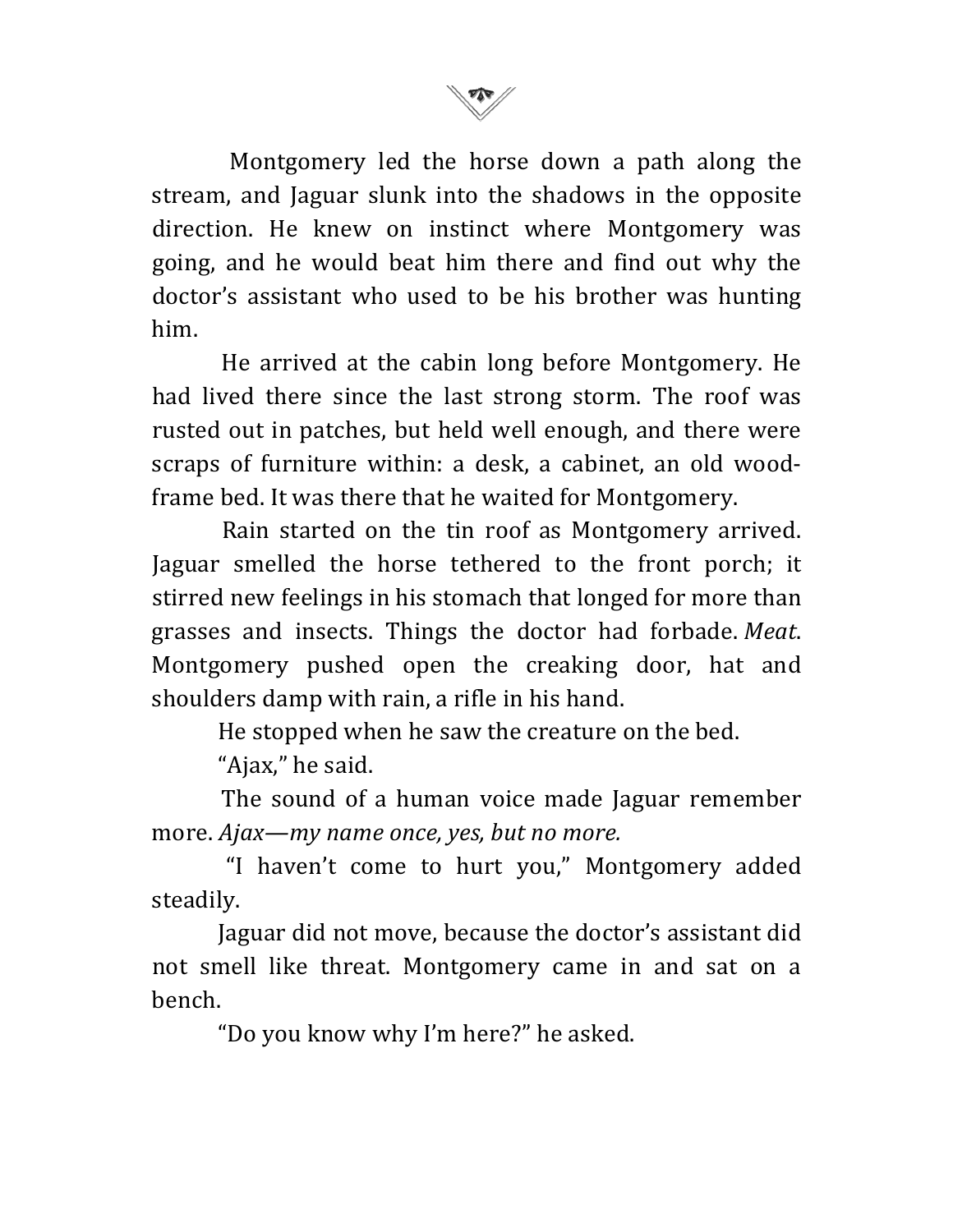

Jaguar did not answer.

"Ajax, I know you can still understand me. You're not that far gone yet."

Jaguar worked the muscles of his throat, remembering how to speak, as he had once remembered how to hunt and how to hide. "That is not my name."

Montgomery leaned forward, a patch of stormy light catching on his face. "What shall I call you, then?"

"I have no name."

Montgomery sat up, and brushed the rain from his face. "I suppose names are a civilized concept, aren't they? Something you gave up when you turned your back on all civilization, and on us." There was harshness to his voice, but it softened, as did the tight muscles in Montgomery's face. "I am still human, however, and so I must call you something."

Jaguar thought.

"Jaguar," he said, because that was the only way he now thought of himself.

Montgomery considered this, and nodded. "I've come here because the Doctor doesn't like that you've made the decision to regress." He ran a hand over his face, the bench creaking beneath him as rain dripped in through the holes in the roof. "When I told him you'd decided to regress, he was furious. Even more furious with me that I'd allowed you do it and spared you the injections these last few weeks. He says if you won't return to the compound, and take the injections again, and act like a man again, then I'm to hunt you down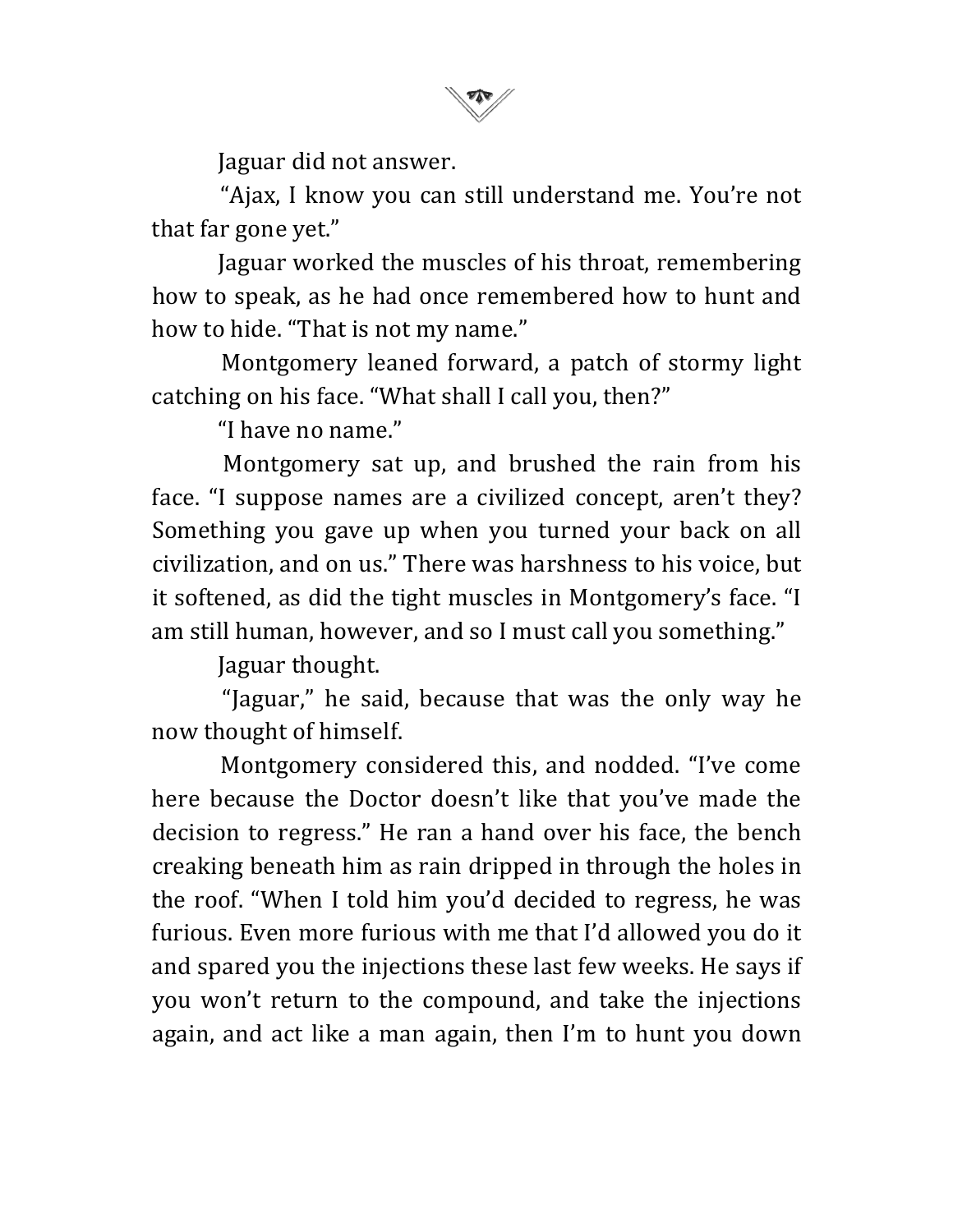

and kill you."

Jaguar's eyes shifted to the rifle.

"I came to ask you to come back," Montgomery continued. "Not because the doctor has ordered it—because we need you there. Balthazar and I will shortly be leaving for London, and I've no choice but to leave Alice alone with the Doctor. You how easily she frightens around him, how harsh he can be. He'd never hurt her, but I'd feel better if you were there, watching over her, like old times."

Thunder sounded outside. Jaguar could smell wet, scared horseflesh, and it made his stomach rumble more. Blood. Meat. Marrow. "That is no longer my world."

"But Alice…"

"Alice is part of that world. I am not."

Montgomery leaned forward with an expression Jaguar thought to be frustration. "It isn't just Alice. The Doctor will have to administer the treatments to the beastmen, and he doesn't know how to talk to them like we do. He has a rougher way. And I fear, while I'm gone, in his laboratory…"

Montgomery stopped speaking, and Jaguar's mind went again to the experimentations he had spied the doctor doing without his assistant's knowledge. Experimentations he suspected would continue in Montgomery's absence. Without his assistant there to temper him, there was no telling what the doctor would try to achieve with those harsh smells and tanks made of glass.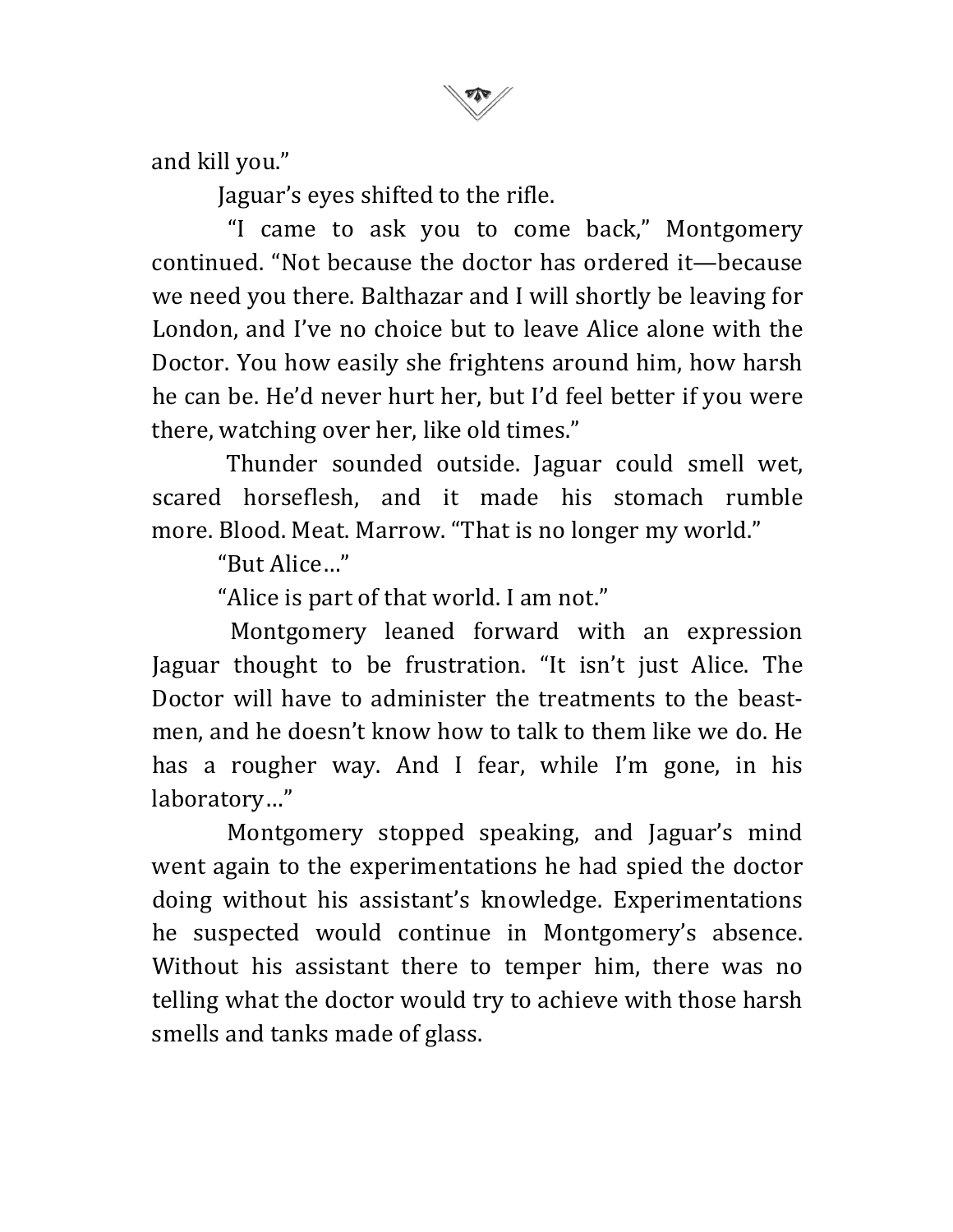

"I will watch the girl until you return," Jaguar said at last.

This seemed to ease Montgomery's tense shoulders, and he sat back and lit a cigarette from his shirt pocket, fumbling with the damp matches. The smell of burning tobacco was a fierce pull in Jaguar's gut. As a man, he used to love the warmth of cigarettes. He looked down at his thick fingers, wondering if he would be able to hold one now.

There were some things, a few things, about being human that he would miss.

The smoke from Montgomery's cigarette settled in the space over their heads, trapped in by the leaky roof. "Is there anything I can possibly say to convince you to take the treatments again?"

Jaguar thought there was a sadness to his voice, but it could just be the rain on the tin roof. Family was a man's concept, not a jaguar's. Montgomery wanted him to be a man again so he could have a brother again, someone to be on his side and not the doctor's. Balthazar, the beast-man made from a dog and a bear, was devoted to Montgomery, but he had never been smart like Jaguar had.

"I am not human, human," Jaguar said, stumbling over the foreign words. When Montgomery had first taught him to speak English he used to have the habit of repeating words; a habit he was falling back into now, the more an animal he became. "I am an animal. Animal." He scratched the itchy fur coming in with a black fingernail. He was lucky that the doctor hadn't mixed animal species with him, like with his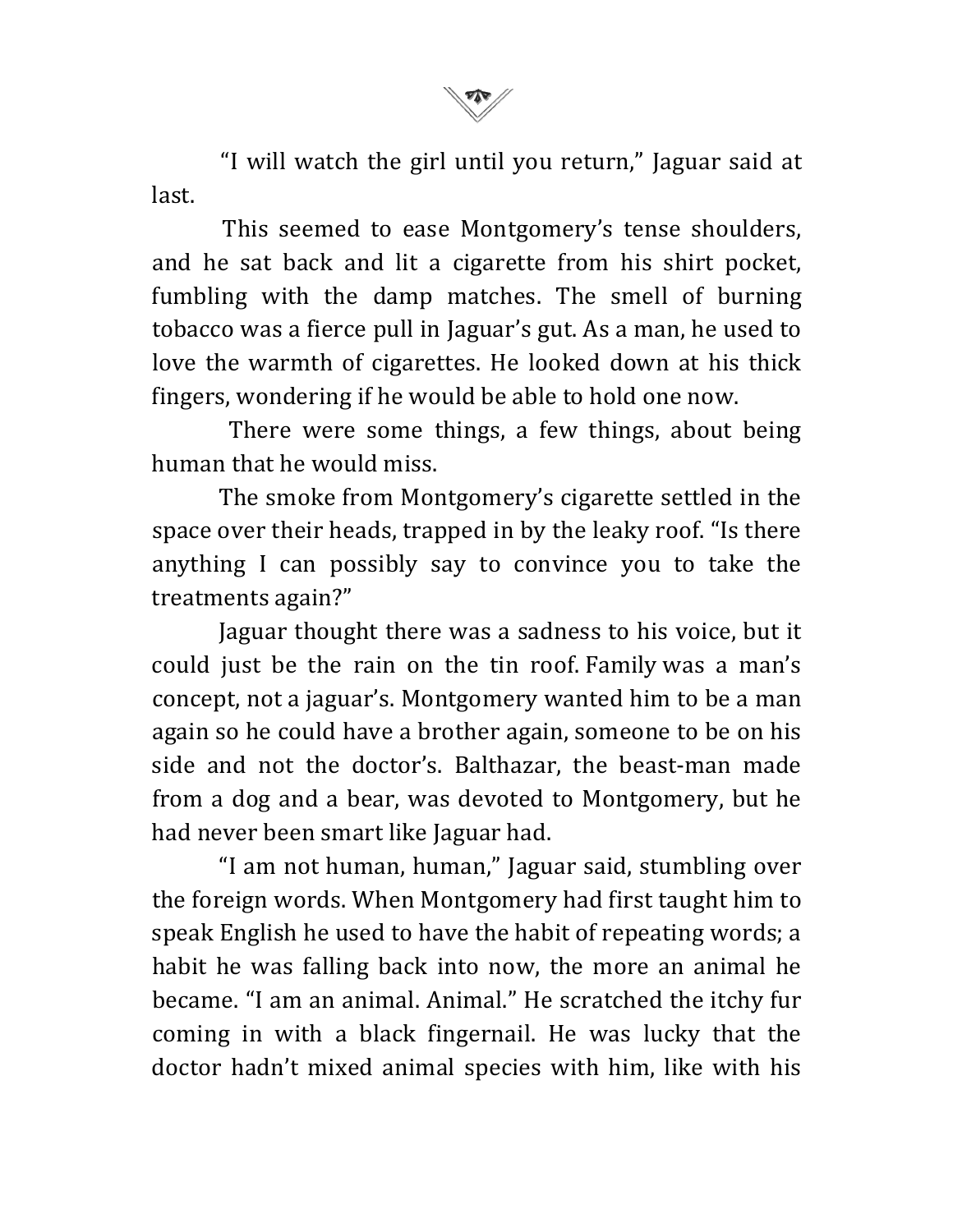later creations.

Montgomery took one final puff of his cigarette and put it out on the rotting old table. He stood abruptly and picked up his hat.

"I'm sorry that's your decision," he said. "Nevertheless, thank you for looking after Alice. I leave for London day after tomorrow, and I'll be back before monsoon season with more supplies and more animals. There's no telling how long the treatment will hold on in your system; the change might come fast or it might not. If, when I return, you're nothing more than a jungle cat, try not to jump off a tree and kill me, won't you?"

Jaguar remembered another word: joke.

The rain came harder overhead. Montgomery looked at the rifle on the table. "The Doctor's orders..." But he stopped, and slung the rifle over his shoulder. "Blast and damn the Doctor's orders. I'll tell him you're dead, and he never needs to know any differently."

Jaguar didn't nod, didn't blink. It didn't matter to him what the doctor thought.

Montgomery paused at the door. "Goodbye, brother," he said. He put his hat back on, and a small yellow flower tumbled off onto the cabin floor.

Jaguar looked at the flower. Animals didn't say goodbye.

He listened for the sound of the horse's hooves fading into the heavy rain, taking with it the meat-and-blood scent